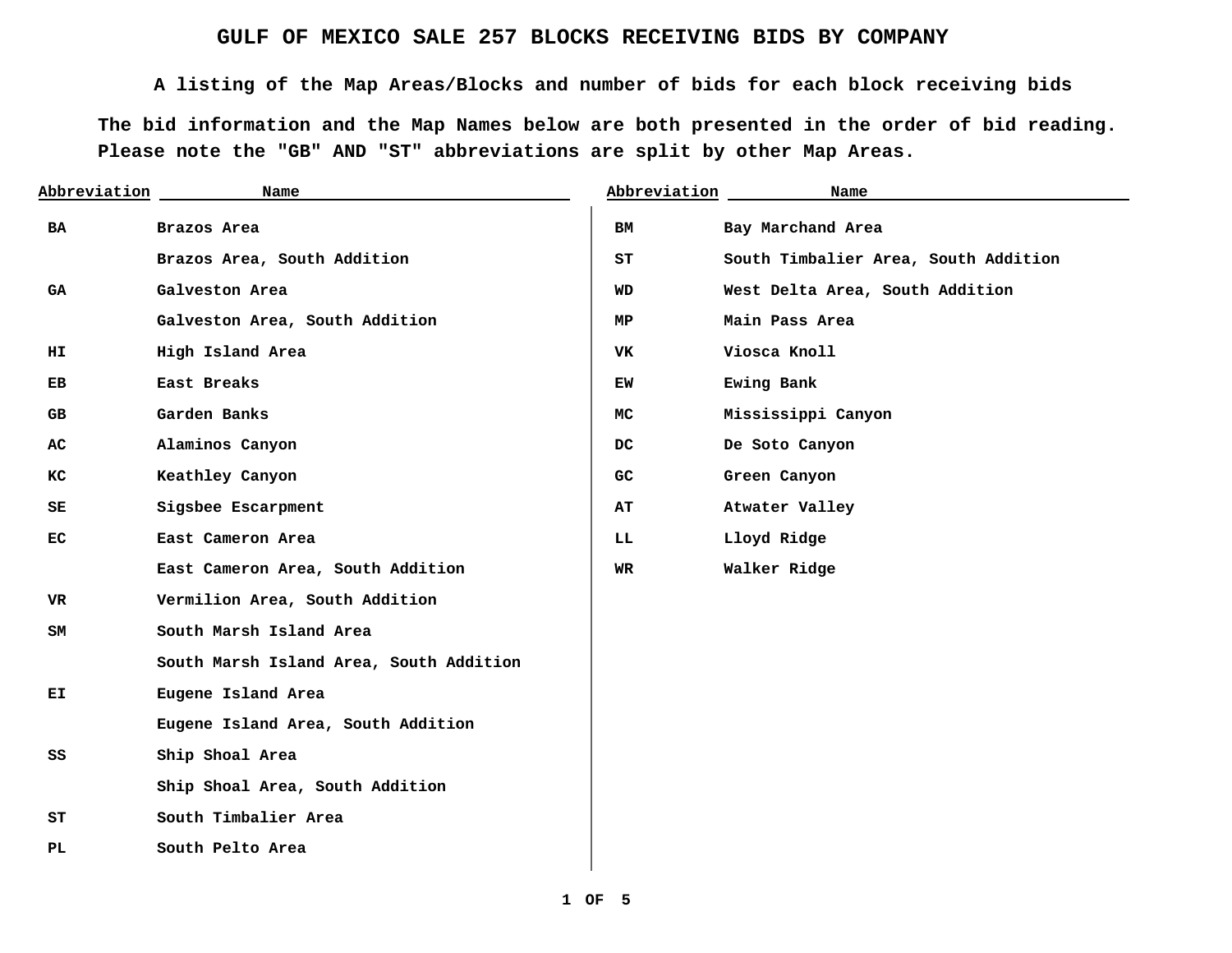**Submitting Companies** 

**Sale Number : 257** 

**00059 Hess Corporation 00078 Chevron U.S.A. Inc. 00276 Exxon Mobil Corporation 00689 Shell Offshore Inc. 00730 Walter Oil & Gas Corporation 01284 W & T Offshore, Inc. 01999 Houston Energy, L.P. 02058 LLOG Exploration Offshore, L.L.C. 02219 Anadarko US Offshore LLC 02277 BHP Billiton Petroleum (Deepwater) Inc. 02417 Arena Energy, LLC 02481 BP Exploration & Production Inc. 02647 Murphy Exploration & Production Company - USA 02748 Equinor Gulf of Mexico LLC 02790 Focus Exploration, LLC 02805 Repsol E&P USA Inc. 02961 Byron Energy Inc. 03026 EnVen Energy Ventures, LLC 03152 Cox Oil Offshore, L.L.C. 03247 Talos Energy Offshore LLC 03362 Kosmos Energy Gulf of Mexico Operations, LLC 03410 Beacon Offshore Energy Operating LLC 03475 Blackcomb Energy, LLC 03481 Cantium, LLC 03502 Otto Energy (Gulf Two) LLC 03517 F. F. Foster & Associates, Inc. 03570 Beacon Offshore Energy Exploration LLC 03583 Juneau Oil & Gas, LLC 03615 DG Exploration, Inc. 03672 QuarterNorth Energy LLC**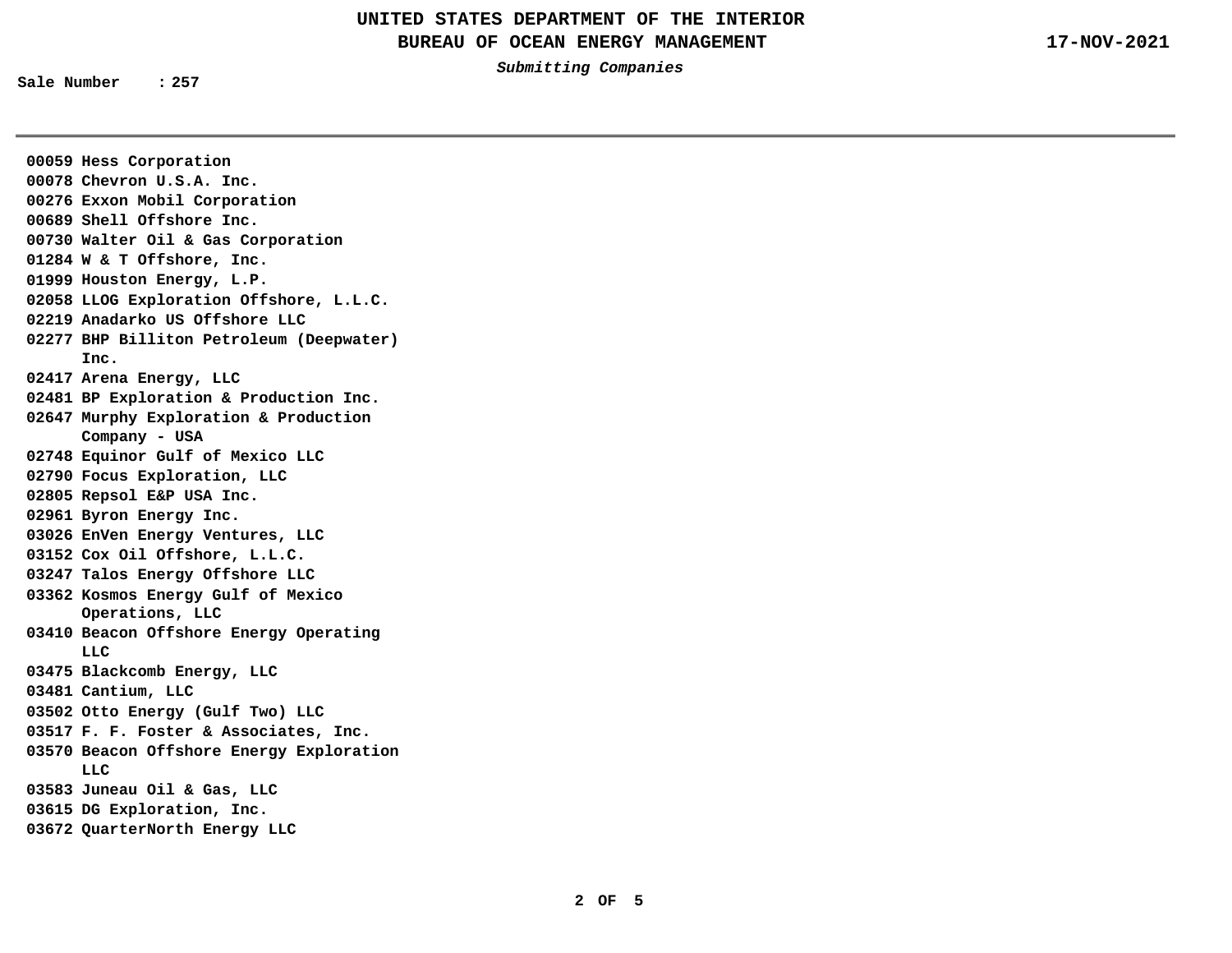## **UNITED STATES DEPARTMENT OF THE INTERIOR**

BUREAU OF OCEAN ENERGY MANAGEMENT **17-NOV-2021** 

**Blocks Receiving Bids by Submitting Company** 

**Sale Number : 257 Sale Identifier: GULF OF MEXICO** 

**Sale Date : 17-NOV-2021** 

|      |    |              | Ar/Blck/Bds/Comp<br>#/ Notes |                | Ar/Blck/Bds/Comp |              | #/ Notes |                  | Ar/Blck/Bds/Comp |   | #/ Notes |    | Ar/Blck/Bds/Comp<br>#/ Notes<br>1 02219<br>640<br>02219<br>684<br>1<br>02219<br>685<br>ı.<br>686<br>02219<br>1<br>02219<br>730<br>1<br>02219<br>492<br>1<br>00689<br>511<br>1<br>00689<br>512<br>1<br>536<br>02219<br>ı<br>02219<br>537<br>1<br>581<br>02219<br>1<br>02219<br>582<br>1<br>654<br>00689<br>1<br>663<br>02277<br>1<br>02277<br>664<br>1<br>678<br>02277<br>1<br>698<br>00689<br>1 |   |         |  |
|------|----|--------------|------------------------------|----------------|------------------|--------------|----------|------------------|------------------|---|----------|----|-------------------------------------------------------------------------------------------------------------------------------------------------------------------------------------------------------------------------------------------------------------------------------------------------------------------------------------------------------------------------------------------------|---|---------|--|
| BA A | 3  |              | 1 00276                      | BA A           | 78               | $\mathbf{1}$ | 00276    | GА               | 329              |   | 1 00276  | ЕB |                                                                                                                                                                                                                                                                                                                                                                                                 |   |         |  |
| BA A | 4  | $\mathbf{1}$ | 00276                        | BA A           | 79               | 1            | 00276    | GA               | 330              |   | 1 00276  | EВ |                                                                                                                                                                                                                                                                                                                                                                                                 |   |         |  |
| BA A | 5  |              | 1 00276                      | BA A           | 98               | ı            | 00276    | GА               | 346              |   | 1 00276  | EВ |                                                                                                                                                                                                                                                                                                                                                                                                 |   |         |  |
| BA A | 6  |              | 1 00276                      | BA A           | 99               | 1            | 00276    | GА               | 347              |   | 1 00276  | EВ |                                                                                                                                                                                                                                                                                                                                                                                                 |   |         |  |
| BA A | 8  |              | 1 00276                      |                | <b>BAA 100</b>   |              | 00276    | GA               | 348              |   | 1 00276  | ЕB |                                                                                                                                                                                                                                                                                                                                                                                                 |   |         |  |
| BA A | 9  |              | 1 00276                      | <b>BAA 101</b> |                  |              | 00276    | GА               | 358              |   | 1 00276  | GB |                                                                                                                                                                                                                                                                                                                                                                                                 |   |         |  |
| BA A | 10 |              | 1 00276                      |                | BA A 106         |              | 00276    | GA               | 359              |   | 1 00276  | GB |                                                                                                                                                                                                                                                                                                                                                                                                 |   |         |  |
| BA A | 11 | 1            | 00276                        |                | <b>BAA 107</b>   |              | 00276    | GA               | 360              |   | 1 00276  | GВ |                                                                                                                                                                                                                                                                                                                                                                                                 |   |         |  |
| BA A | 12 |              | 1 00276                      |                | <b>BAA 108</b>   |              | 00276    | GA               | 381              |   | 1 00276  | GВ |                                                                                                                                                                                                                                                                                                                                                                                                 |   |         |  |
| BA A | 13 |              | 1 00276                      |                | <b>BAA 130</b>   | 1            | 00276    | GA               | 382              |   | 1 00276  | GВ |                                                                                                                                                                                                                                                                                                                                                                                                 |   |         |  |
| BA A | 17 |              | 1 00276                      |                | <b>BAA 131</b>   | 1            | 00276    | GA               | 383              |   | 1 00276  | GB |                                                                                                                                                                                                                                                                                                                                                                                                 |   |         |  |
| BA A | 18 | ı.           | 00276                        | GА             | 224              | 1            | 00276    | $\rm GA$ $\rm A$ | 84               | 1 | 00276    | GВ |                                                                                                                                                                                                                                                                                                                                                                                                 |   |         |  |
| BA A | 19 |              | 1 00276                      | GА             | 225              | 1            | 00276    | GA A             | 85               | ı | 00276    | GВ |                                                                                                                                                                                                                                                                                                                                                                                                 |   |         |  |
| BA A | 20 |              | 1 00276                      | GА             | 240              | 1            | 00276    | GAA 112          |                  |   | 1 00276  | GB |                                                                                                                                                                                                                                                                                                                                                                                                 |   |         |  |
| BA A | 24 | $\mathbf{1}$ | 00276                        | GА             | 254              | 1            | 00276    | GAA 113          |                  | ı | 00276    | GB |                                                                                                                                                                                                                                                                                                                                                                                                 |   |         |  |
| BA A | 25 | $\mathbf{1}$ | 00276                        | GA             | 255              | 1            | 00276    | GAA 114          |                  |   | 1 00276  | GB |                                                                                                                                                                                                                                                                                                                                                                                                 |   |         |  |
| BA A | 26 |              | 1 00276                      | GA             | 256              |              | 00276    | GA A 115         |                  |   | 1 00276  | GB |                                                                                                                                                                                                                                                                                                                                                                                                 |   |         |  |
| BA A | 27 | 1            | 00276                        | GА             | 257              | 1            | 00276    | ΗI               | 35               | 1 | 00276    | GВ | 711                                                                                                                                                                                                                                                                                                                                                                                             | 1 | 02219   |  |
| BA A | 37 | ı.           | 00276                        | GА             | 269              | 1            | 00276    | ΗI               | 36               | 1 | 00276    | GВ | 712                                                                                                                                                                                                                                                                                                                                                                                             | 1 | 02219   |  |
| BA A | 38 |              | 1 00276                      | GА             | 270              | 1            | 00276    | ΗI               | 48               |   | 1 00276  | GB | 713                                                                                                                                                                                                                                                                                                                                                                                             |   | 1 02219 |  |
| BA A | 39 |              | 1 00276                      | GA             | 271              | 1            | 00276    | ΗI               | 49               |   | 1 00276  | AC | 214                                                                                                                                                                                                                                                                                                                                                                                             | 1 | 02219   |  |
| BA A | 40 |              | 00276                        | GА             | 284              | -1           | 00276    | ΗI               | 50               |   | 00276    | AC | 215                                                                                                                                                                                                                                                                                                                                                                                             | 1 | 02219   |  |
| BA A | 41 |              | 1 00276                      | GА             | 285              |              | 00276    | ΗI               | 66               |   | 1 00276  | АC | 216                                                                                                                                                                                                                                                                                                                                                                                             |   | 1 02219 |  |
| BA A | 42 | 1.           | 00276                        | GА             | 286              | 1            | 00276    | ΗI               | 67               | 1 | 00276    | АC | 258                                                                                                                                                                                                                                                                                                                                                                                             | 1 | 02219   |  |
| BA A | 48 | 1            | 00276                        | GА             | 299              | 1            | 00276    | ΗI               | 70               |   | 1 00276  | АC | 259                                                                                                                                                                                                                                                                                                                                                                                             | 1 | 02219   |  |
| BA A | 49 |              | 1 00276                      | GА             | 300              | ı.           | 00276    | ΗI               | 93               |   | 1 00276  | АC | 260                                                                                                                                                                                                                                                                                                                                                                                             | ı | 02219   |  |
| BA A | 50 |              | 1 00276                      | GА             | 315              | 1            | 00276    | ΗI               | 94               |   | 1 00276  | КC | 692                                                                                                                                                                                                                                                                                                                                                                                             | 1 | 02058   |  |
| BA A | 51 |              | 1 00276                      | GА             | 316              | 1            | 00276    | ΗI               | 95               |   | 1 00276  | SΕ | 39                                                                                                                                                                                                                                                                                                                                                                                              | 1 | 02058   |  |
| BA A | 66 |              | 1 00276                      | GА             | 317              |              | 00276    | ЕB               | 566              |   | 02277    | SE | 40                                                                                                                                                                                                                                                                                                                                                                                              | 1 | 02058   |  |
| BA A | 67 |              | 1 00276                      | GА             | 318              | $\mathbf{1}$ | 00276    | ЕB               | 567              |   | 1 02277  | ЕC | 214                                                                                                                                                                                                                                                                                                                                                                                             | 1 | 03615   |  |

BA A 68 1 00276 GA 326 1 00276 EB 610 1 02277 EC 215 1 03615 BA A 69 1 00276 GA 327 1 00276 EB 611 1 02277 EC 271 1 03615 BA A 77 1 00276 GA 328 1 00276 EB 639 1 02219 VR 262 1 03615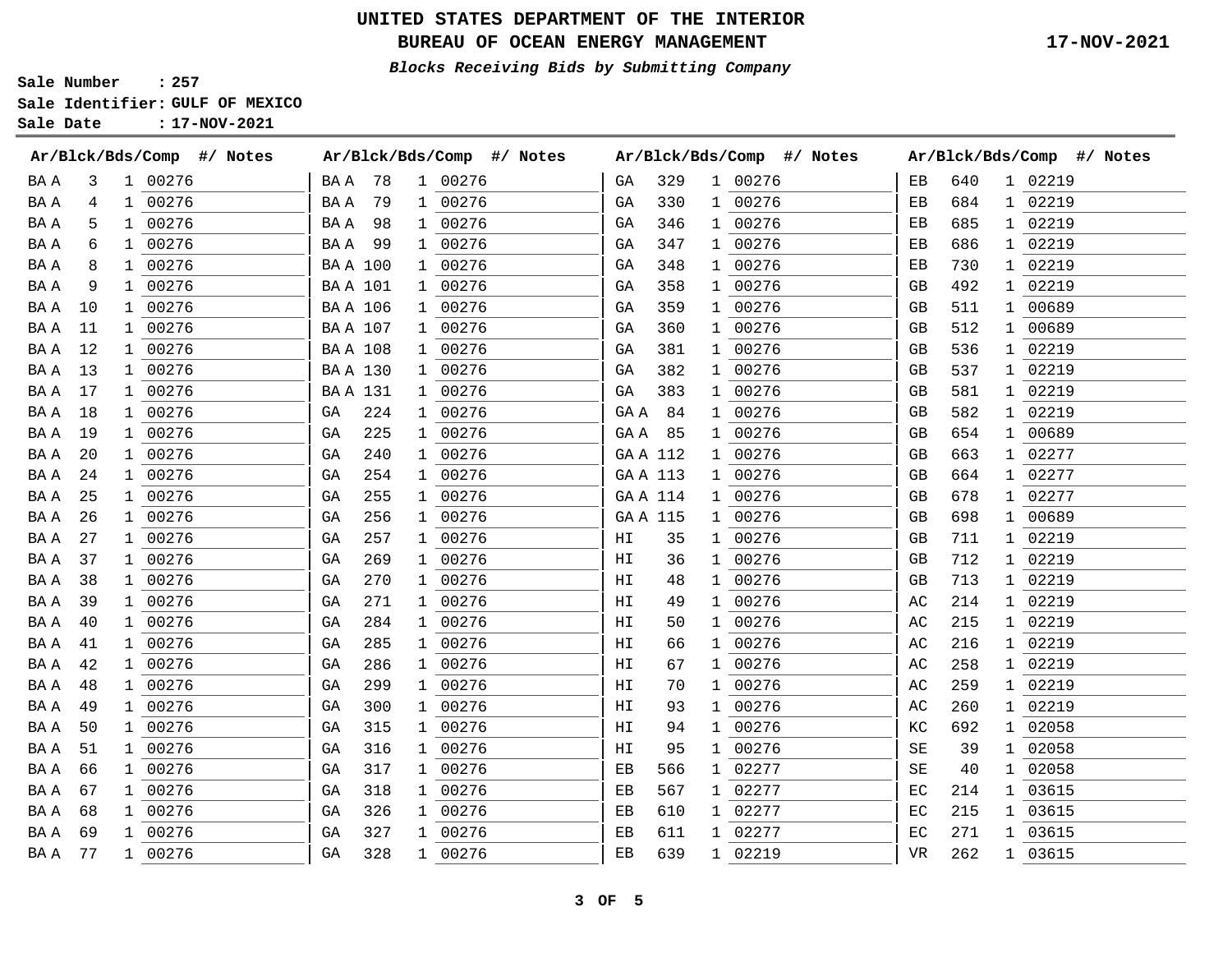## **UNITED STATES DEPARTMENT OF THE INTERIOR**

BUREAU OF OCEAN ENERGY MANAGEMENT **17-NOV-2021** 

**Blocks Receiving Bids by Submitting Company** 

**Sale Number : 257** 

**Sale Identifier: GULF OF MEXICO** 

| Sale Date |  |  | $: 17 - NOV - 2021$ |
|-----------|--|--|---------------------|
|-----------|--|--|---------------------|

|    |     | Ar/Blck/Bds/Comp<br>#/ Notes | Ar/Blck/Bds/Comp<br>#/ Notes     | Ar/Blck/Bds/Comp<br>#/ Notes       | Ar/Blck/Bds/Comp<br>#/ Notes |  |  |  |  |
|----|-----|------------------------------|----------------------------------|------------------------------------|------------------------------|--|--|--|--|
| VR | 263 | 1 03615                      | 1 02790<br>26<br>SS              | 507<br>1 00078<br>МC               | 1 02481<br>DC<br>368         |  |  |  |  |
| VR | 281 | 1 03615                      | SS<br>02790<br>52<br>$\mathbf 1$ | 512<br>1 02219<br>МC               | DC<br>397<br>1 00689         |  |  |  |  |
| VR | 338 | 1 02790                      | 03517<br>120<br>SS<br>1          | 543<br>1 00078<br>МC               | 407<br>DC<br>1 02481         |  |  |  |  |
| VR | 405 | 1 03583                      | 1 02790<br>SS<br>210             | 610<br>1 02481<br>МC               | 408<br>1 02481<br>DC         |  |  |  |  |
| VR | 406 | 1 03583                      | 1 01284<br>360<br>SS             | 1 00078<br>631<br>MC               | 409<br>1 02481<br>DC         |  |  |  |  |
| VR | 407 | 1 03583                      | 03502<br>SТ<br>48<br>1           | 632<br>1 00078<br>MC               | 02481<br>DC<br>410<br>1      |  |  |  |  |
| SΜ | 47  | 1 03615                      | 133<br>00730<br>ST<br>1          | МC<br>645<br>1 02481               | 451<br>02481<br>DC<br>1      |  |  |  |  |
| SΜ | 51  | 1 03615                      | 02417<br>РL<br>10<br>1           | 1 02481<br>646<br>МC               | 02481<br>452<br>DC           |  |  |  |  |
| SΜ | 61  | 02961                        | 03481<br>4<br>BM                 | 685<br>1 02481<br>MC               | 453<br>02481<br>DC           |  |  |  |  |
| SΜ | 76  | 1 03615                      | 306<br>1 02790<br>ST             | 687<br>1 02481<br>MC               | 496<br>1 02481<br>DC         |  |  |  |  |
| SΜ | 77  | 1 03615                      | 120<br>1 02417<br>WD             | 1 02647<br>722<br>МC               | 542<br>1 02481<br>DC         |  |  |  |  |
| SΜ | 160 | 03615                        | 03481<br>127<br>ΜP<br>1          | 02481<br>730<br>МC<br>1            | 02481<br>GC<br>19<br>1       |  |  |  |  |
| SΜ | 172 | 1 03615                      | 128<br>03481<br>ΜP<br>1          | МC<br>795<br>1 03410               | 02481<br>GC<br>62<br>1       |  |  |  |  |
| SΜ | 177 | 03615                        | 00078<br>829<br>VK<br>1          | MC<br>796<br>1 01999               | 02481<br>GC<br>63            |  |  |  |  |
| SΜ | 188 | 1 03615                      | 873<br>00078<br>VK<br>1          | 815<br>1 02058<br>MC               | 79<br>02277<br>GC<br>1       |  |  |  |  |
| ЕI | 167 | 1 02417                      | 988<br>1 03247<br>VK             | 1 02058<br>859<br>МC               | 1 02647<br>GC<br>126         |  |  |  |  |
| ЕI | 189 | 1 02417                      | 03026<br>918<br>ΕW<br>1          | 1 02481<br>885<br>МC               | 136<br>00078<br>GC<br>1      |  |  |  |  |
| ЕI | 295 | 1 03583                      | 00730<br>920<br>ΕW<br>1          | 1 01999<br>МC<br>895               | GC<br>137<br>00078<br>1      |  |  |  |  |
| ЕI | 305 | 1 03475                      | 02790<br>EW<br>966<br>1          | 907<br>1 02481<br>MC               | 147<br>00689<br>GC<br>1      |  |  |  |  |
| ЕI | 315 | 02417                        | 03247<br>МC<br>31<br>1           | 1 02481<br>MC<br>950               | 154<br>03247<br>GC           |  |  |  |  |
| ΕI | 329 | 03672                        | 02647<br>40<br>2<br>МC           | 1 02481<br>953<br>МC               | 181<br>00078<br>GC           |  |  |  |  |
|    |     | 02417                        | 00078                            | 2 02481<br>971<br>МC               | 00689<br>GC<br>191<br>1      |  |  |  |  |
| ЕI | 337 | 02417                        | 03247<br>MC<br>68<br>1           | 02647                              | 228<br>00078<br>GC<br>1      |  |  |  |  |
| ЕI | 342 | 03583                        | 03247<br>MC<br>69<br>1           | 02481<br>МC<br>997<br>$\mathbf{1}$ | 00689<br>GC<br>235<br>1      |  |  |  |  |
|    |     | 02417                        | 117<br>03247<br>МC<br>1          | 89<br>1 02219<br>DC                | 271<br>GC<br>00078<br>1      |  |  |  |  |
| ЕI | 349 | 02417                        | 125<br>02219<br>МC<br>1          | 226<br>1 00689<br>DC               | GC<br>272<br>00078<br>1      |  |  |  |  |
| ЕI | 352 | 1 02417                      | 165<br>1 02647<br>МC             | 269<br>1 00689<br>DC               | 277<br>GC<br>02481<br>1      |  |  |  |  |
| ЕI | 353 | 2 03152                      | 2 02219<br>210<br>МC             | 1 00689<br>DC<br>270               | 02481<br>370<br>GC           |  |  |  |  |
|    |     | 02417                        | 02481                            | 323<br>1 02481<br>DC               | 372<br>00078<br>GC<br>1      |  |  |  |  |
| ЕI | 354 | 02417                        | 295<br>02481<br>МC<br>1          | DC<br>324<br>1 02481               | GC<br>401<br>00078<br>1      |  |  |  |  |
|    |     | 03583                        | 462<br>00078<br>МC<br>1          | 363<br>1 02481<br>DC               | 415<br>2<br>00078<br>GC      |  |  |  |  |
| ЕI | 385 | 01284                        | 463<br>00078<br>МC<br>1          | 1 02481<br>366<br>DC               | 02481                        |  |  |  |  |
| ЕI | 394 | 1 02790                      | 499<br>1 00078<br>MC             | 367<br>1 02481<br>DC               | 1 00078<br>GC<br>445         |  |  |  |  |